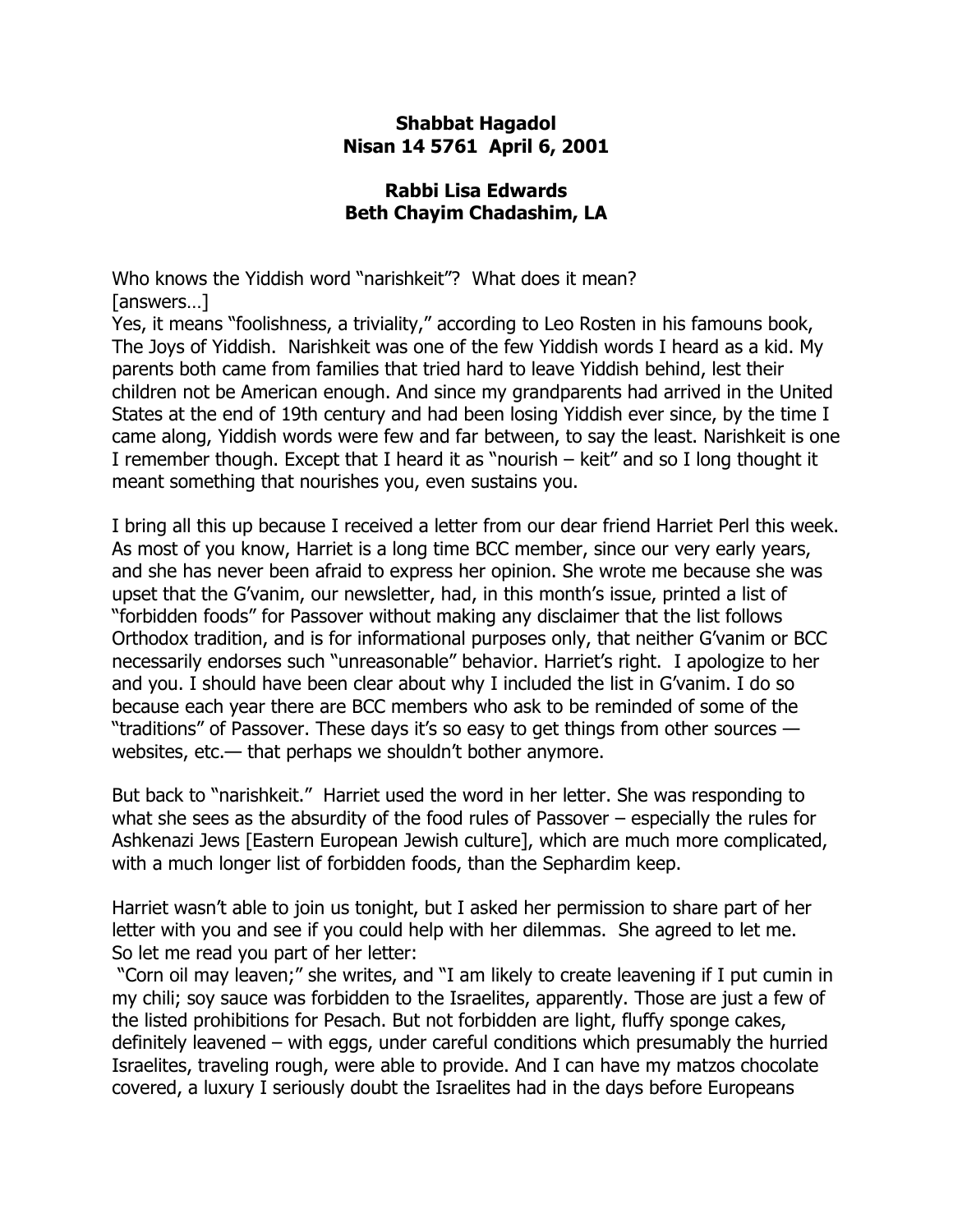discovered this hemisphere's tropics." She continues: "What kind of narishkeit is all this?…I can understand and appreciate a seder in which modern Jews celebrate their freedom and remember that they were once slaves who escaped a tyrant in such a hurry that they hadn't time to raise their yeast-imbued bread. We eat that unleavened bread in commemoration, sensibly. . . But using alfafa sprouts or mustard was not an issue for them; why should it become one for us? "Judaism's appeal for me has always included respect for its reasonableness in most things. As a religion, it must and does go beyond sheer rationality, of course: one doesn't hamstring [her word choice] spirituality to the rules of reason. . . "But the "food facts" for Pesach are about as unreasonable as it is possible to be…. "What am I supposed to think of all this? How do I reconcile it with my love for a religion which honors the intellect?…" asks Harriet. She signed her letter "with love and exasperation."

## **RESPONSES**

Who keeps some form of the "food rules" for Passover?

[several people raised their hands]

Why do you?

[lots of discussion. my brief summaries: way of marking a difference in time, in one's life; making one's food intake a deliberate, thought out action rather than just putting food in your mouth; because as a Jew I have a right to – it makes me notice my Jewishness, and appreciate it; because it was thought out by the Rabbis and just as when I read the report of a medical doctor I may not understand how they arrived at their conclusion, I try to find out as much as I can, seek advice from many sources, and eventually follow the advice of people who know more about the subject than I do; because when you go back to eating normally, you feel released – like you knew what it was to be a slave, eating what others told you to eat; because my mother and grandmother did it – doing it honors them/honors their memory; it feels good, feels like a spiritual act]

Who agrees with Harriet that the rules are "unreasonable," that this is all narishkeit? foolishness?

[a few raised their hands]

How many of you are like me – believing, as Harriet does, that the rules are narishkeit, but keeping at least some of them anyway?

[a few raised their hands]

For me I think it goes back to my childhood confusion over the term narishkeit. Somehow I came to believe that what may seem trivial or foolish to some, may end up being nourishing to others. My parents certainly didn't keep the "food rules" of Passover. Though we always went to a seder, I don't think I knew until I went away to college and Les Zendle taught me, that many Jews don't eat bread at all during the whole week of Passover. I don't think I had a clue about the cleaning or the forbidden foods or the mishigaas of keeping Passover. (mishigaas is a Yiddish word meaning, "craziness." Mishigaas, by the way, was a word my parents used much more often than narishkeit.)